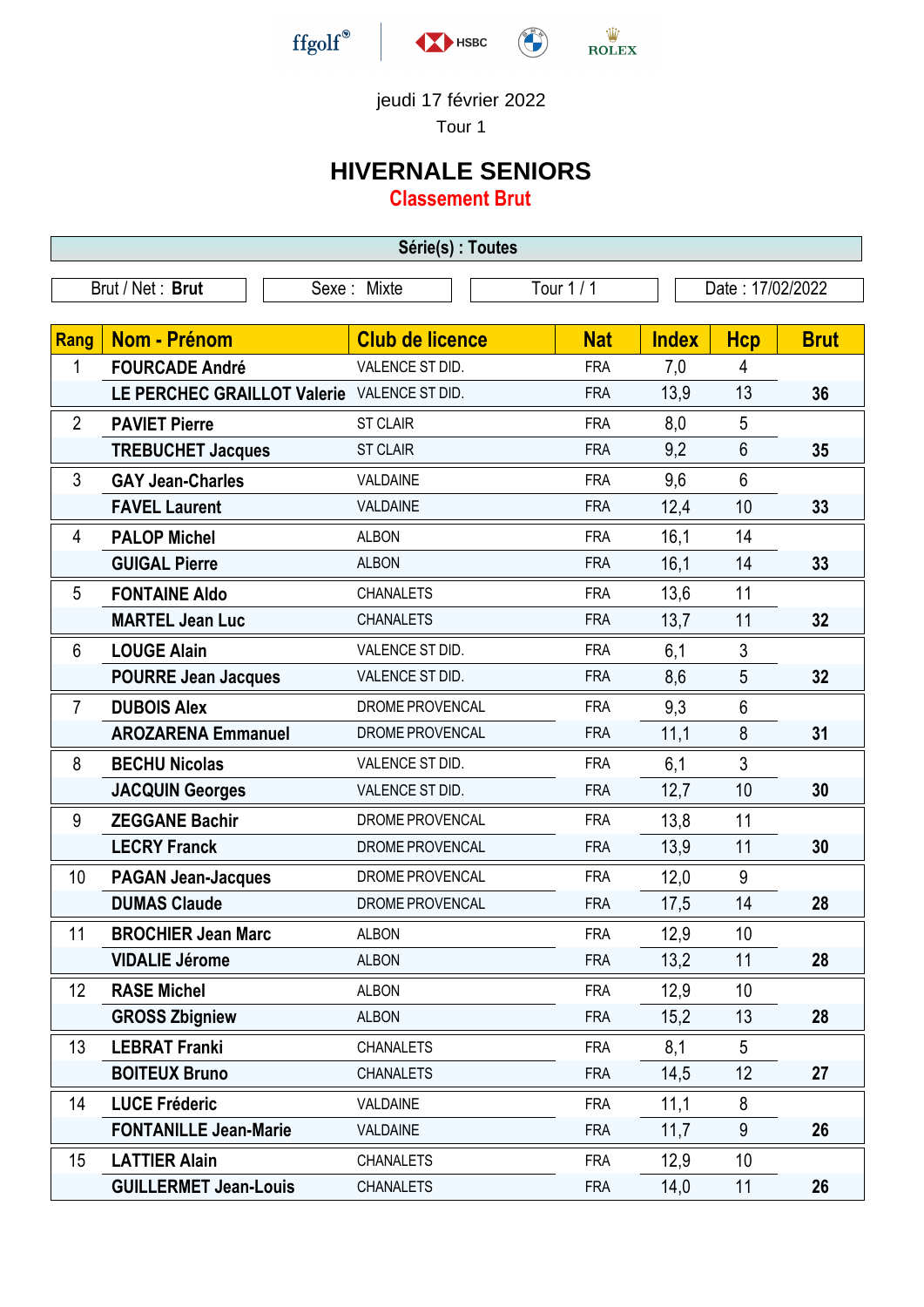| <b>Rang</b> | Nom - Prénom               | <b>Club de licence</b> | <b>Nat</b> | <b>Index</b> | <b>Hcp</b>     | <b>Brut</b> |
|-------------|----------------------------|------------------------|------------|--------------|----------------|-------------|
| 16          | <b>BONNET Christine</b>    | <b>CHANALETS</b>       | <b>FRA</b> | 17,6         | 16             |             |
|             | <b>BOYADJIAN Benoit</b>    | <b>CHANALETS</b>       | <b>FRA</b> | 21,1         | 19             | 25          |
| 17          | <b>GAMBER Jean-Paul</b>    | <b>ASPTT VALENCE</b>   | <b>FRA</b> | 10,1         | $\overline{7}$ |             |
|             | <b>DUONG Duc</b>           | <b>CHANALETS</b>       | <b>FRA</b> | 24,6         | 23             | 23          |
| 18          | <b>FOURGON Robert</b>      | <b>ST CLAIR</b>        | <b>FRA</b> | 11,5         | 9              |             |
|             | <b>JUVIN Anne</b>          | <b>ST CLAIR</b>        | <b>FRA</b> | 11,7         | 10             | 23          |
| 19          | <b>COMTE Christophe</b>    | <b>ST CLAIR</b>        | <b>FRA</b> | 13,2         | 11             |             |
|             | <b>GERRY Claire</b>        | <b>ST CLAIR</b>        | <b>FRA</b> | 14,3         | 13             | 23          |
| 20          | <b>LEROY Jacques</b>       | DROME PROVENCAL        | <b>FRA</b> | 10,6         | $\overline{7}$ |             |
|             | <b>ESCALIER Brigitte</b>   | DROME PROVENCAL        | <b>FRA</b> | 13,5         | 12             | 22          |
| 21          | <b>CHAREYRE André</b>      | VALDAINE               | <b>FRA</b> | 10,8         | 8              |             |
|             | <b>RENOUX Philippe</b>     | VALDAINE               | <b>FRA</b> | 24,5         | 23             | 21          |
| 22          | <b>JAROUSSE Eric</b>       | <b>ST CLAIR</b>        | <b>FRA</b> | 17,6         | 15             |             |
|             | <b>PERRIOL Camille</b>     | <b>ST CLAIR</b>        | <b>FRA</b> | 18,4         | 16             | 21          |
| 23          | <b>SILLAM Patrick</b>      | <b>CHANALETS</b>       | <b>FRA</b> | 17,0         | 14             |             |
|             | <b>SILLAM Hélène</b>       | <b>CHANALETS</b>       | <b>FRA</b> | 18,2         | 16             | 20          |
| 24          | <b>FRIKKER Jacques</b>     | DROME PROVENCAL        | <b>FRA</b> | 20,4         | 18             |             |
|             | <b>DANTEN Philippe</b>     | DROME PROVENCAL        | <b>FRA</b> | 21,3         | 19             | 20          |
| 25          | <b>GARNIER Jean-Luc</b>    | <b>ST CLAIR</b>        | <b>FRA</b> | 19,6         | 17             |             |
|             | <b>AUBERT Jean-Jacques</b> | <b>ST CLAIR</b>        | <b>FRA</b> | 30,8         | 29             | 20          |
| 26          | <b>BOITEUX Isabelle</b>    | <b>CHANALETS</b>       | <b>FRA</b> | 16,1         | 14             |             |
|             | <b>COUSIN Alain</b>        | <b>CHANALETS</b>       | <b>FRA</b> | 17,5         | 14             | 20          |
| 27          | <b>MAIGRE Jean-Loup</b>    | VALDAINE               | <b>FRA</b> | 14,9         | 12             |             |
|             | <b>GARCIA Joaquim</b>      | VALDAINE               | <b>FRA</b> | 21,8         | 19             | 20          |
| 28          | <b>METAY Claude</b>        | <b>ALBON</b>           | <b>FRA</b> | 15,6         | 13             |             |
|             | <b>BRIARD Daniel</b>       | <b>ALBON</b>           | <b>FRA</b> | 23,6         | 22             | 18          |
| 29          | <b>JOUANIN Thierry</b>     | VALDAINE               | <b>FRA</b> | 22,4         | 20             |             |
|             | <b>JARROUSSE Bernard</b>   | VALDAINE               | <b>FRA</b> | 28,6         | 26             | 17          |
| 30          | <b>GIRARD Jacques</b>      | VALDAINE               | <b>FRA</b> | 23,3         | 21             |             |
|             | <b>AGUERA Joseph</b>       | VALDAINE               | <b>FRA</b> | 23,3         | 21             | 16          |
| 31          | <b>BELLEVEGUE Gilles</b>   | <b>ST CLAIR</b>        | <b>FRA</b> | 21,0         | 19             |             |
|             | <b>MARTINEAU Paul</b>      | <b>ST CLAIR</b>        | <b>FRA</b> | 23,3         | 21             | 15          |
| 32          | <b>GARCIA Alain</b>        | <b>ASPTT VALENCE</b>   | <b>FRA</b> | 22,9         | 21             |             |
|             | <b>GARNIER Christian</b>   | <b>ASPTT VALENCE</b>   | <b>FRA</b> | 29,4         | 27             | 15          |
| 33          | <b>MARQUES Fernando</b>    | <b>ALBON</b>           | <b>FRA</b> | 19,0         | 16             |             |
|             | <b>NAVE Roland</b>         | <b>ALBON</b>           | <b>FRA</b> | 19,2         | 16             | 15          |
| 34          | <b>PAYANT Jean Michel</b>  | <b>ALBON</b>           | <b>FRA</b> | 22,2         | 20             |             |
|             | <b>PAVIS Marie José</b>    | <b>ALBON</b>           | <b>FRA</b> | 31,8         | 30             | 11          |
| 35          | <b>PURICELLI Luigi</b>     | <b>ASPTT VALENCE</b>   | <b>FRA</b> | 23,5         | 21             |             |
|             | <b>MABILLE Dominique</b>   | <b>ASPTT VALENCE</b>   | <b>FRA</b> | 26,3         | 24             | 11          |